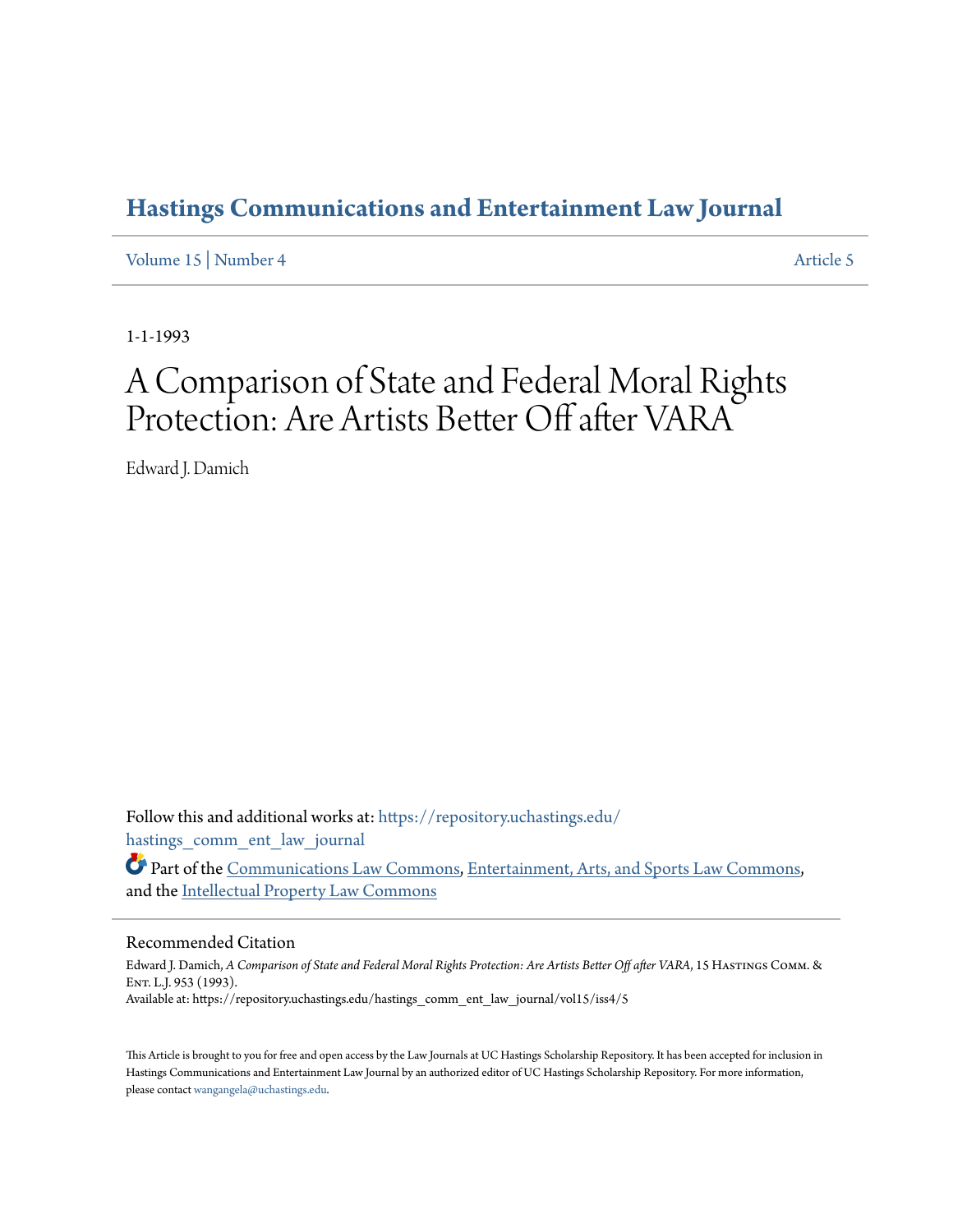# **A Comparison of State and Federal Moral Rights Protection: Are Artists Better Off After VARA?**

*by Edward J. Damich\**

## **Table of Contents**

**\*** Commissioner, Copyright Royalty Tribunal; Professor of Law, George Mason University (on leave); **J.S.D.,** L.L.M., Columbia University; **J.D.,** Catholic University. The views expressed in this article are those of the author only, not those of the Copyright Royalty Tribunal. The author wishes to recognize the substantial contribution of Tanya M. Sandros, George Mason University School of Law, **1993.**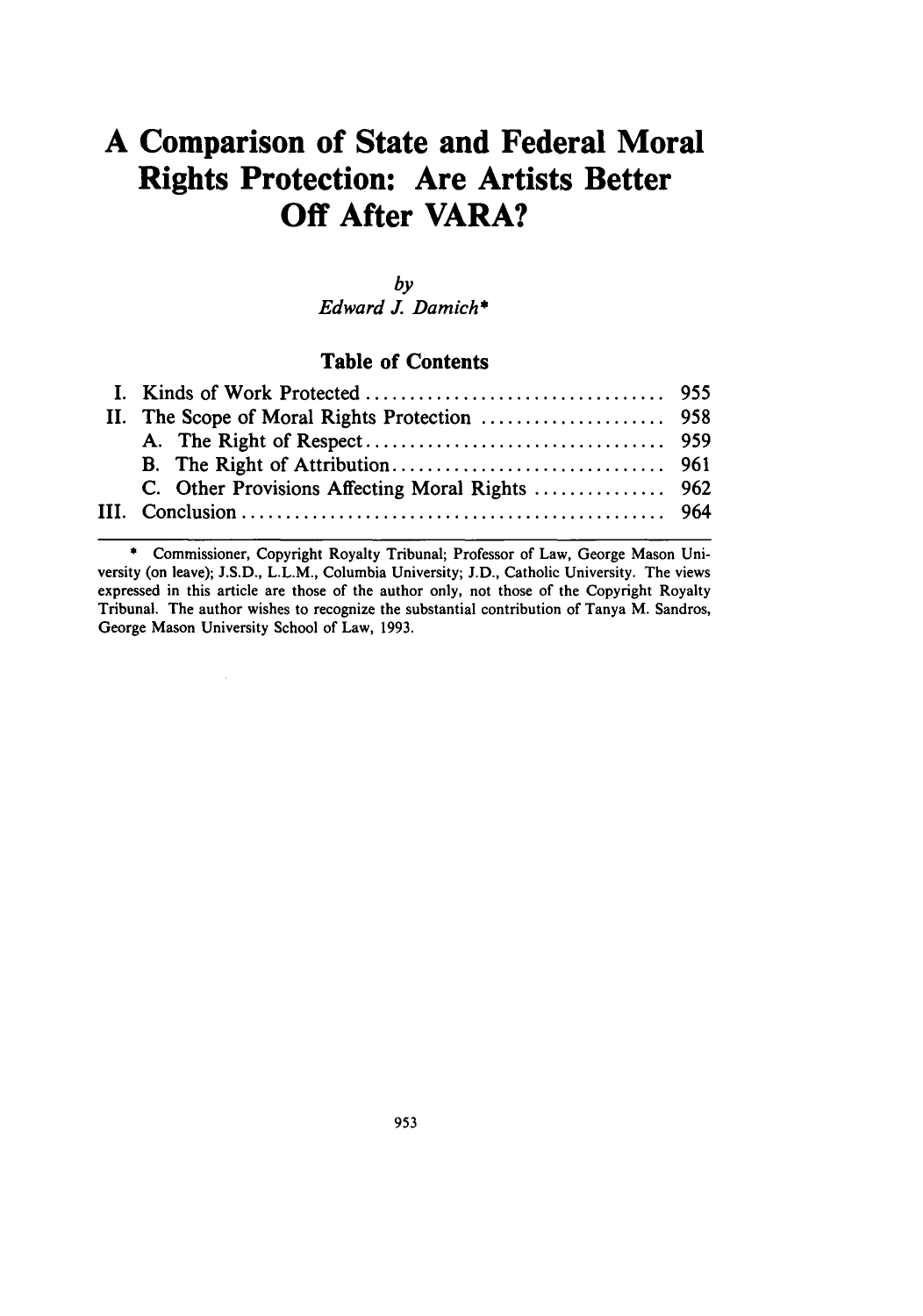#### **Introduction**

The concept of moral rights embraces the theory that an artistic work represents the personality of the artist. As such, artistic work deserves protection in addition to the economic rights given artists under the Copyright Act of **1976.1** The passage of the Visual Artists Rights Act of **19902** (VARA) on December **1, 1990,** marked a significant advance in the recognition and protection of the moral rights of a segment of American artists. Until the passage of VARA, if an artist were fortunate enough to live in a state that had a moral rights statute, she could rely on that to protect her moral rights. Otherwise, the artist had to protect her moral rights through various legal mechanisms, such as **§** 43(a) of the Lanham Act,<sup>3</sup> the doctrine of misappropriation, or the commonlaw doctrine of unfair competition.

Eleven states have legislation that protects the right of attribution and the right of respect—the two basic rights that comprise moral rights.4 New York and California, generally recognized as the centers of the arts in the United States, are two such states. In **1979,** California became the first state to enact moral rights legislation, but the statute protected only works "of recognized quality."5 In 1984, New York enacted the New York Artists' Authorship Rights Act, but the Act primarily attempted to protect an artist's reputation.6

The actual rights accorded artists, as well as the subject matter protected, vary among the states. In addition, state protection is not the same as the protection under VARA. **A** comparison between VARA's provisions and state moral rights statutes underscores the superiority of state statutes in many instances. VARA protects a limited subset of copyrightable works of art. State statutes, on the other hand, increase

**5. CAL. CIv. CODE § 987(b)(2).**

**6.** N.Y. **ARTS & CULT. AFF. LAW §§** 14.51-14.5 (McKinney **1992);** Edward **J.** Damich, The New *York Artists' Authorship Rights Act: A Comparative Critique,* 84 COLUM. L. REV. 1733, 1741 (1984) ("Clearly, the thrust of the New York statute is more toward protection of the artist's reputation than toward protection of the work.").

**<sup>1.</sup>** Copyright Act of **1976,** Pub. L. No. **94-553, § 106, 90** Stat. 2541 **(1976).**

<sup>2.</sup> Visual Artists Rights Act of **1990,** Pub. L. No. **101-650, §§ 601-610,** 104 Stat. **5089, 5128-33** (codified at **17 U.S.C. §§ 101, 106A, 107, 113, 301,** 411, 412, **506** (Supp. **III 1992)).**

**<sup>3. 15</sup> U.S.C. §§ 1051-1127 (1988).**

<sup>4.</sup> **CAL. CIV. CODE § 987** (West **1992); CONN. GEN. STAT. ANN. §** 42-116s to **-l16t** (West **1990); LA. REV. STAT. ANN. §§ 51:2152-:2156** (West **1992);** ME. **REV. STAT. ANN. tit. 27, § 303** (West **1991); MASS. GEN. LAWS ANN.** ch. **231, § 85S** (West **1992); NEV. REV. STAT. ANN. §§ 598.970-.978** (Michie **1991); N.J. STAT. ANN. §** 2A:24A-1 to **-8** (West **1992); N.M. STAT. ANN. §§** 13-4B-2 to **-3** (Michie **1992);** N.Y. **ARTS & CULT. AFF. LAW §§** 14.01, 14.03 (McKinney **1992);** PA. **STAT. ANN. tit. 73, §§** 2101-2110 (Supp. **1991);** R.I. **GEN. LAWS §§ 5- 62-2** to **-6 (1991).**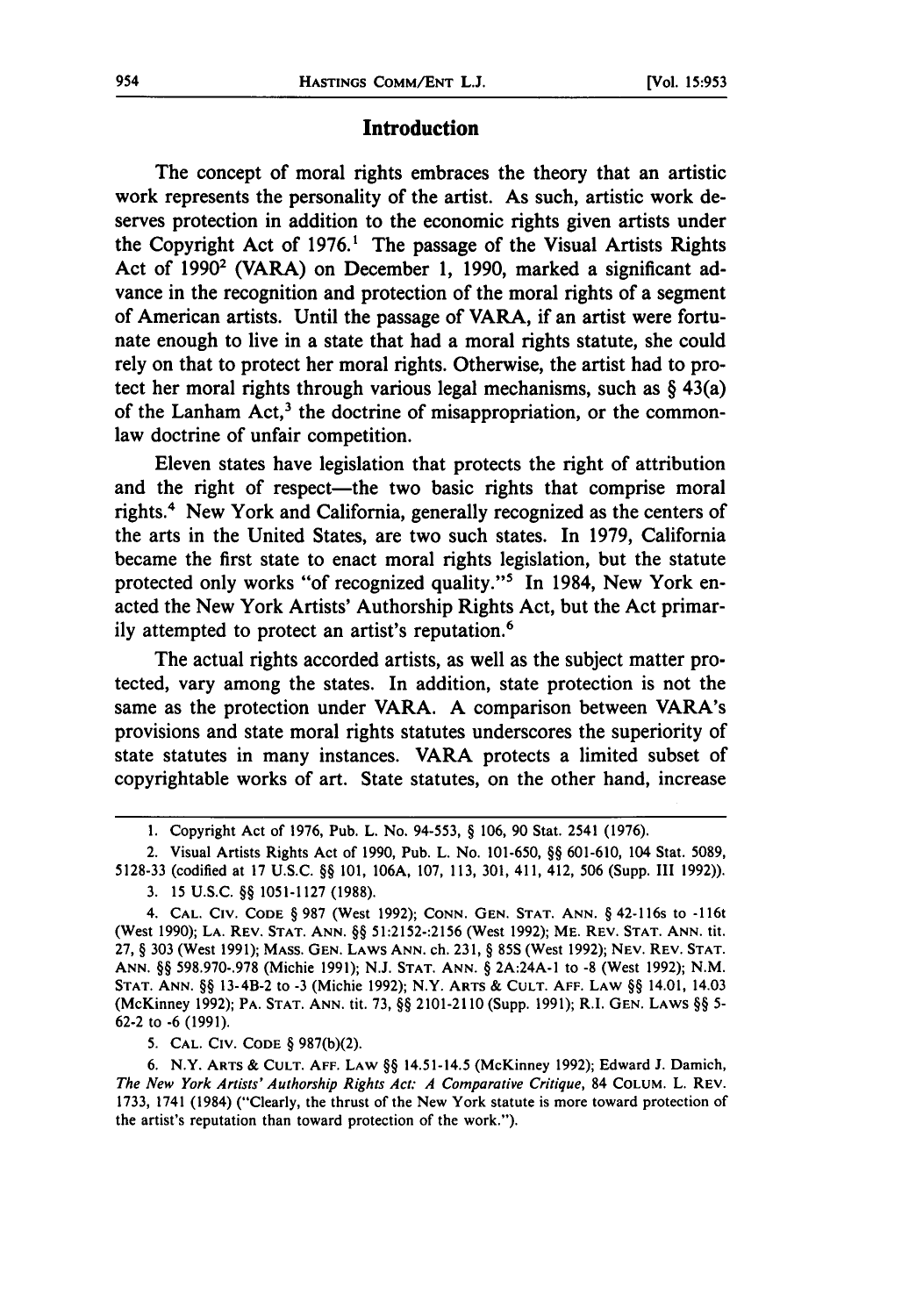the categories of protected works and protected subrights under the two basic moral rights of attribution and respect.

**By** enacting VARA, Congress acknowledged the need to protect the rights of attribution and respect while continuing to protect the rights of copyright owners and users.' VARA's purpose is "to preserve and protect *certain limited categories of works of visual art that exist in single copies or in limited editions."* Protected works include a single painting, a drawing, a print, a sculpture, a signed still photographic image produced for exhibition, and limited editions of these works that number 200 or fewer, which are signed and consecutively numbered.9 VARA specifically excludes works that are protected under the 1976 Copyright  $Act^{10}$ in the categories of "pictorial, graphic and sculptural works," "audiovisual works," and "literary works."<sup>11</sup>

In marked contrast to VARA's definition of protected works, some state statutory definitions of "fine art" cover an extraordinarily broad range of artistic creations. For example, the Connecticut statute's definition of "work of fine art" includes works of calligraphy, works of graphic art, works of mixed media, photographs (without restriction), craft works in clay and masters from which copies can be made.<sup>12</sup> Similarly, Massachusetts and New Mexico enacted broad definitions of "fine art" which, in some aspects, extend beyond the definition in the Connecticut statute. In addition to original works of visual and graphic art, these three states include audio or video tapes, films, holograms, or any combination of works of recognized quality.<sup>13</sup>

However, states that give rights generously with one hand, restrict rights with the other. One vexing restraint on the scope of protected artistic works is the requirement that the work be of "recognized qual-

<sup>7. &</sup>quot;The Visual Artists Rights title is very sensitive to the concerns of the copyright community that the bill not inadvertently impact on important business activities." 136 CONG. REC. S16302-08 (daily ed. Oct. 19, 1990) (statement of Sen. DeConcini).

**<sup>8.</sup>** 136 **CONG.** REC. E3716-17 (daily ed. Nov. 2, 1990) (statement of the Hon. Carlos J. Moorhead) (emphasis added).

<sup>9. 17</sup> U.S.C. § 101.

<sup>10. &</sup>quot;A work of visual art does not include-  $(A)(i)$  any poster, map, globe, chart, technical drawing, diagram, model, applied art, motion picture or other audiovisual work, book, magazine, newspaper, periodical, database, electronic information service, electronic publication, or similar publication." 17 U.S.C. § 101.

<sup>11.</sup> *Id.*

<sup>12.</sup> **CONN. GEN. STAT. ANN.** § 42-116s(2).

**<sup>13.</sup>** MASS. **ANN. LAWS** ch. 231, § **85S(b);** N.M. **STAT. ANN.** § 13-4B-2(B).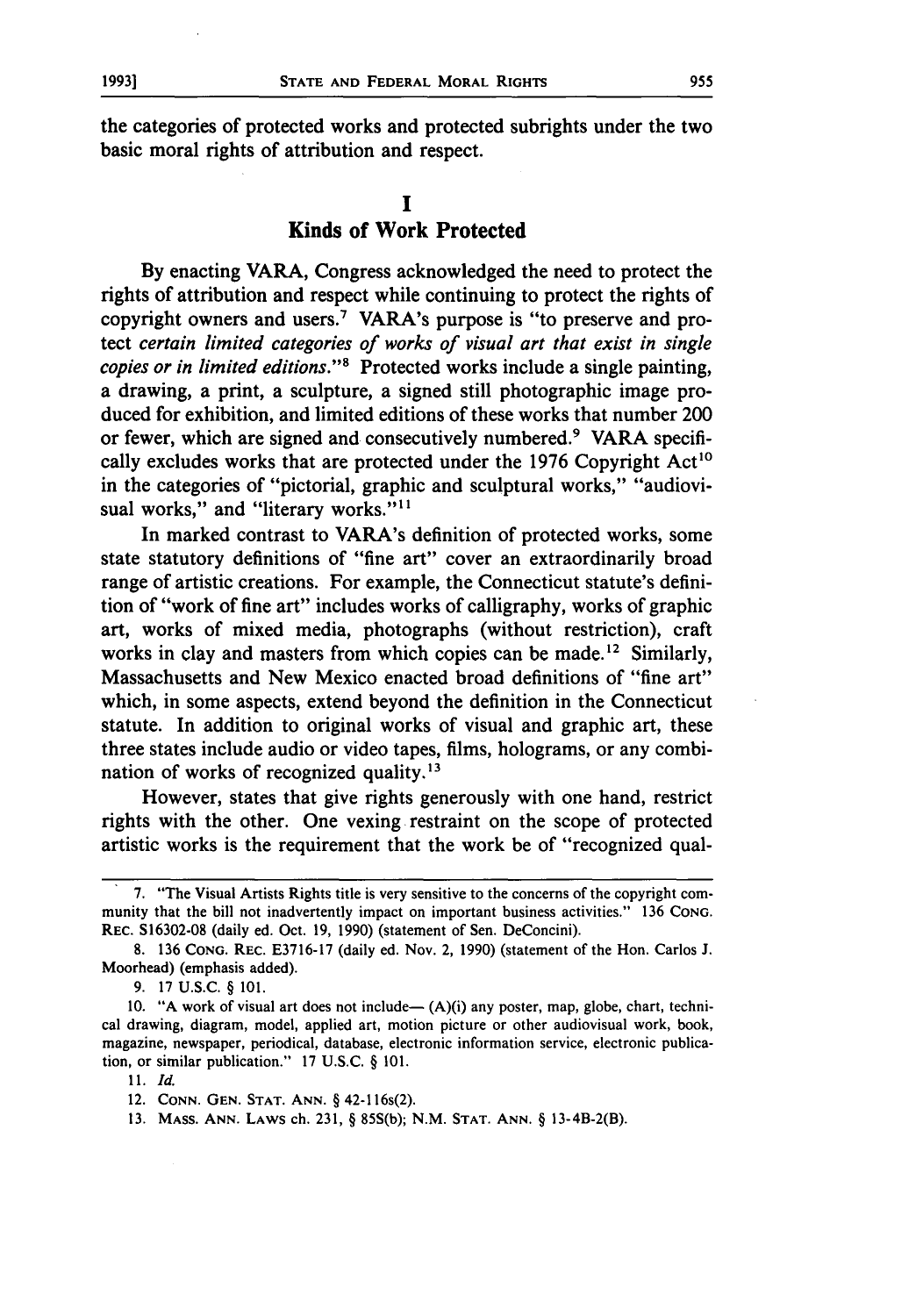ity." Five of the eleven state statutes contain this qualification.<sup>14</sup> These states require members of the art community to make such an assessment of quality when the need arises.<sup>15</sup> Under VARA, however, the standards of the artistic community only determine whether the work falls within the statutory definition, and are not used to assess the work's quality.<sup>16</sup> State statutes which limit moral rights protection to those artistic works that are of "recognized quality" emphasize a policy choice to protect works of public interest over the individual artist's right to personality in general.

Although VARA does not use a "quality" characteristic to classify artistic creations, it does specify that an artist has a right to prevent the destruction of a work of "recognized stature."<sup>17</sup> Arguably, a work of "recognized stature" may not be a work of "recognized quality,"<sup>18</sup> but the underlying policy rationale for the qualification is basically the same—to designate specific works for preservation due to public interest. In fact, those states that do not place quality limitations on protected art work do not grant a subright against destruction within the right of respect. **9**

VARA also narrows the scope of protected subject matter by including in the definition of "works of visual art" limited editions of 200 copies or fewer that are signed and consecutively numbered.<sup>20</sup> In contrast to VARA, six state statutes have a limited edition provision that includes copies of 300 or fewer.<sup>21</sup> The state statutes seem to protect more kinds of works, but the extent of that protection is unclear under the preemption

**17.** "(3) [S]ubject to the limitations set forth in section 113(d), [the author of a work of visual art] shall have the right  $\dots$  (B) to prevent any destruction of a work of recognized stature, and any intentional or grossly negligent destruction of that work is a violation of that right." **17** U.S.C. § 106A(a)(3)(B).

*18.* See infra text accompanying notes 43, 44.

**19.** Louisiana, however, places a "recognized quality" restriction on the scope of protected works, although it does not provide for protection against destruction. LA. REV. **STAT. ANN.** § 51:2152(4).

20. The definition also includes limited editions of multiple cast, carved, or fabricated sculptures of 200 or fewer that are consecutively numbered **by** the author and bear the signature or other identifying mark of the author. **17** U.S.C. § 101.

21. **LA.** REV. **STAT. ANN.** § 51:2152(7); ME. REV. **STAT. ANN.** tit. **27,** § 303(1)(D); NEV. REV. **STAT. ANN.** § 598.970(3); N.J. **STAT. ANN.** § 2A:24A-3(e); N.Y. ARTS & **CULT. AFF.** LAW § 14.03(1); R.I. GEN. LAWS § 5-62-2(e).

<sup>14.</sup> **CAL. CIV. CODE** § **987(b)(2); LA.** REV. **STAT. ANN.** § 51:2152(7); **MASS. ANN.** LAWS ch. 231, § 85S(b); N.M. **STAT.** ANN. § 13-4B-2(B); PA. **STAT.** ANN. tit. 73, § 2102.

**<sup>15.</sup>** The determination of the work's quality attributes rests on the opinions of artists, art dealers, curators of art museums, collectors of fine art, and other persons involved with the creation or the marketing of fine art.

**<sup>16.</sup>** "The courts should use common sense and generally accepted standards of the artistic community in determining whether a particular work falls within the scope of the definition." H.R. **REP.** No. 514, 101st Cong., 2d Sess. **11** (1990).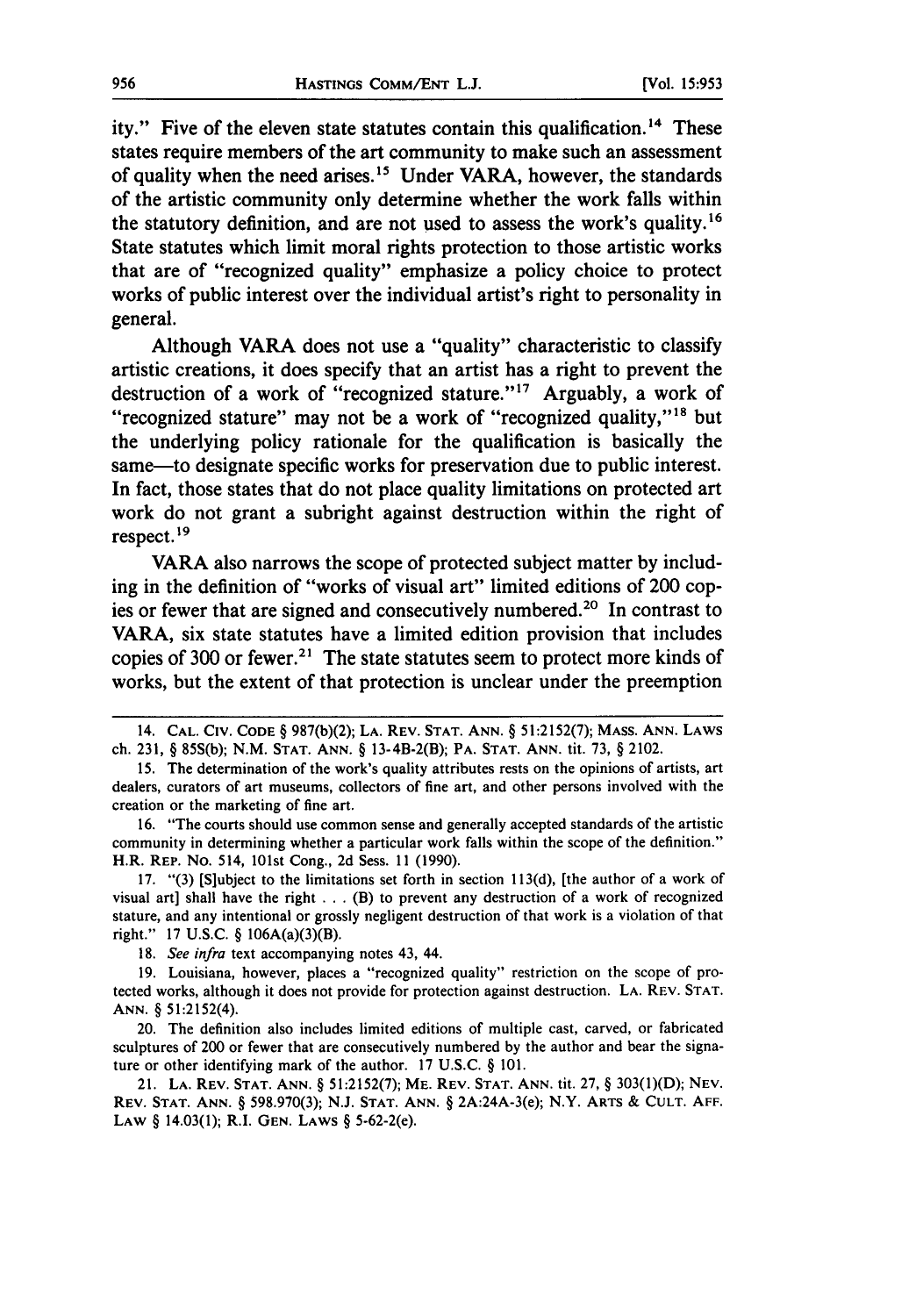doctrine.<sup>22</sup> Because VARA will preempt a state statute if a court determines that the statute covers the same subject matter as VARA, the question is whether a limited edition of 200 or fewer copies is a single and distinct category from a limited edition of 300 or fewer copies, or alternatively, whether the copies numbered 201 through 300 fall outside the scope of the subject matter embodied in VARA. Resolution of this issue will determine whether the state statutes actually provide more protection under VARA.

The primary advantage of the state moral rights statutes over VARA is the protection of reproduction. The six states that include limited edition provisions also include the right to prevent unfaithful reproductions.<sup>23</sup> Section 106A(a)(1)(2) of VARA, however, expressly denies any protection for reproductions.<sup>24</sup> VARA's stated rationale for expressly excluding reproductions of "works of fine art" is that the artist has less personal contact with reproductions than she has with limited editions.<sup>25</sup> Under this theory, reproductions are perceived as possessing less of the artist's personality because of the diminished contact with the artist; consequently, reproductions deserve less protection. Despite this purported loss of personality, the inclusion of reproductions as protected subject matter is a strength of the state statutes that is clearly missing from VARA.<sup>26</sup>

The commercial use exception is another subject that is treated differently by VARA and the state moral rights statutes. All but two of the state statutes contain an exception for commercial use, advertising, or

**25.** "The bill recognizes the special value inherent in the original or limited edition copy of a work of art. The original or few copies with which the artist was most in contact embody the artist's 'personality' far more closely than subsequent mass produced images. Accordingly, the physical existence of the original itself possesses an importance independent from any communication of its contents **by** means of copies." *The Visual Artists Rights Act of 1989: Hearings on H.R. Rep. 2690 Before the* Subcomm. on Courts, *Intellectual Property, and the Administration of Justice of the House Comm. on the Judiciary,* 101st Cong., 1st Sess. 27 (1989) (statement of Prof. Jane C. Ginsburg).

26. *See* Wojnarowicz v. American Family Ass'n, 745 F. Supp. 130 (S.D.N.Y. 1990) (recognition that deliberate alteration of a reproduction of an artist's work can harm the reputation of an artist and distort the public's perception of the artist's viewpoint); *see also* Damich, *supra* note 6, at 1738-39.

957

<sup>22.</sup> *See infra* notes 73-75 and accompanying text.

<sup>23.</sup> **LA.** REV. **STAT. ANN.** § 51:2153(2); **ME. REV. STAT. ANN.** tit. **27,** § 303(2); **NEV. REV. STAT. ANN.** § **598.974(l); N.J. STAT. ANN.** § 2A:24A-4; N.Y. **ARTS** & **CULT. AFF. LAW** § 14.03(1); R.I. **GEN. LAWS** § **5-62-3.**

<sup>24. &</sup>quot;The rights described in paragraphs **(1)** and (2) of subsection (a) *shall not apply to any reproduction,* depiction, portrayal, or other use of a work in, upon, or in any connection with any item described in subparagraph **(A)** or (B) of the definition of "work of visual art" in section **101 .... " 17 U.S.C.** § 106A(c)(3) (emphasis added).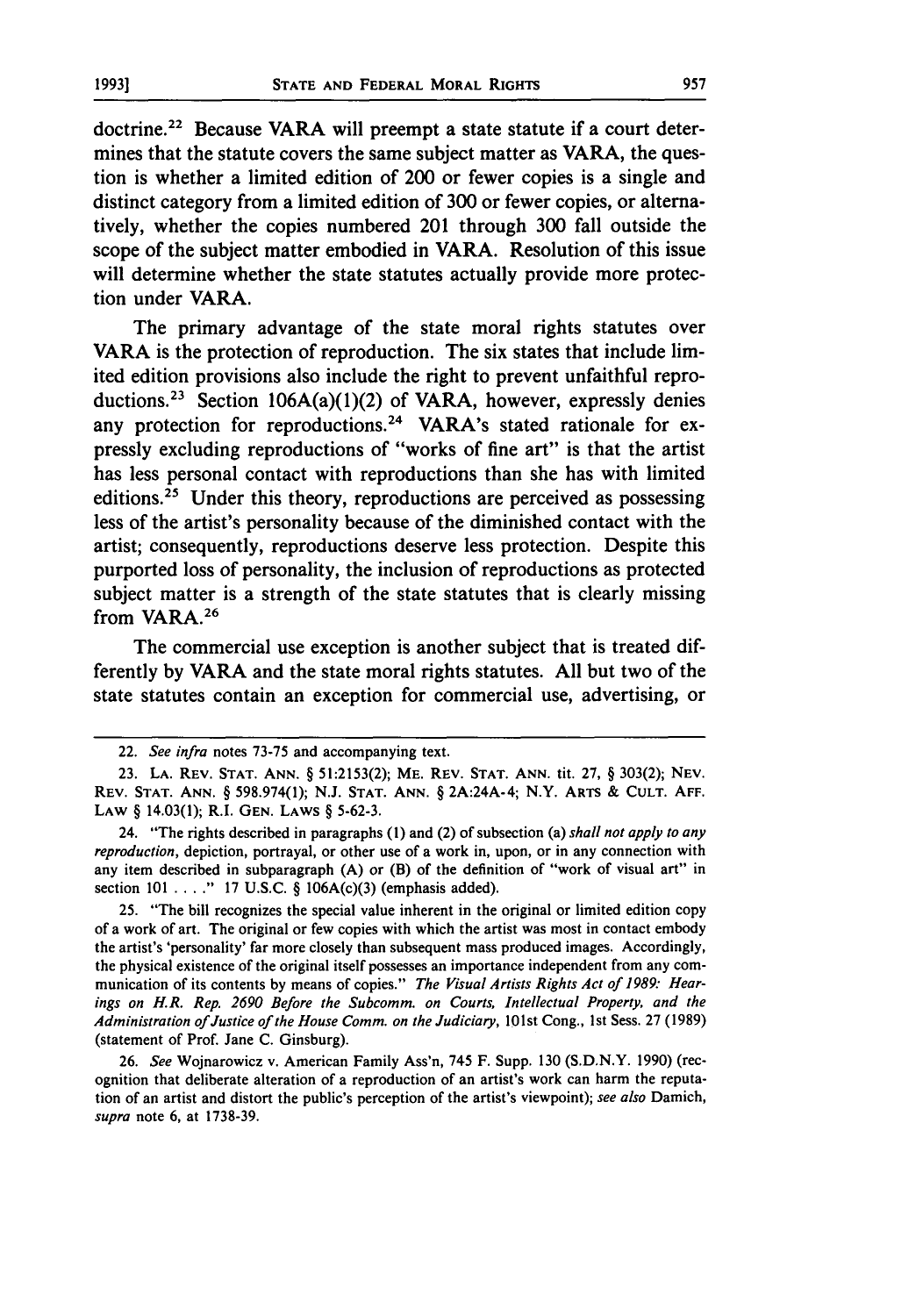trade use.<sup>27</sup> California and Nevada take the same approach as VARA; their definitions of "fine art" exclude works prepared under contract for commercial use by the purchaser.<sup>28</sup> Other states protect works of fine art created under contract if the contract expressly reserves the substantive rights.29 Connecticut takes a different approach with respect to commissioned works. Under Connecticut's statutory definition of a "work of fine art," commissioned works prepared under contract for trade or advertising use receive complete protection, unless prior to the creation of the work the artist signed an agreement that the work may be altered without consent.<sup>30</sup>

VARA's definition of "work of visual art" expressly excludes works made for hire. A work made for hire consists of two distinct categories: 1) a work prepared by an employee within the scope of his or her employment, and 2) specified commissioned works.<sup>31</sup> Four of the eleven state moral rights statutes contain an exception for works created within the scope of employment. Connecticut and Nevada expressly exclude these works from their "work of fine art" definitions, $32$  whereas Massachusetts and New Mexico exclude these works under the definition of "artist."<sup>33</sup>

In each of the subject matter subcategories, some state statutes extend the scope beyond that articulated under VARA. No state statute, however, is superior to VARA in all subcategories. Each statute has specific strengths and limitations. Nevertheless, this diversity among the state statutes offers the opportunity to explore new combinations of rights and the subsequent effects these rights will have on artists and related industries.

#### **II**

## The Scope of Moral Rights Protection

Both VARA and the state statutes recognize, in varying degrees of specificity and comprehensiveness, the two basic moral rights of attribu-

**<sup>27.</sup> CAL. CIV. CODE** § **987(b)(2); CONN. GEN. STAT. ANN.** § 42-116s(2); **LA. REV. STAT. ANN.** § **51:2155(D); ME. REV. STAT. ANN. tit. 27,** § 303(4); **NEV. REV. STAT. ANN.** § **598.970(3); N.J. STAT. ANN.** § **2A:24A-7; N.Y. ARTS & CULT. AFF. LAW** § **14.03(3)(d); PA. STAT. ANN. tit. 73,** § **2107(3);** R.I. **GEN. LAWS** § **5-62-5(d).**

**<sup>28. 17</sup> U.S.C.** § **101; CAL. CIV. CODE** § **987(b)(2); NEV. REV. STAT. ANN.** § **598.970(3).**

**<sup>29.</sup> LA. REV. STAT. ANN.** § **51:2155(D); ME. REV. STAT. ANN.** tit. **27,** § 303(4); **NEV. REV. STAT. ANN.** § **598.970(3); N.J. STAT. ANN.** § **2A:24A-7;** N.Y. **ARTS & CULT. AFF. LAW** § 14.03(3)(d); R.I. **GEN.** LAWS § 5-62-5(d).

<sup>30.</sup> **CONN. GEN. STAT. ANN.** § 42-116s(2).

<sup>31. 17</sup> U.S.C. § 101.

**<sup>32.</sup> CONN. GEN. STAT. ANN.** § 42-116S(2); NEV. REV. **STAT. ANN.** § 598.970(3).

<sup>33.</sup> MASS. **ANN.** LAWS **ch. 231,** § 85S(b); N.M. **STAT. ANN.** § 13-4B-2(A).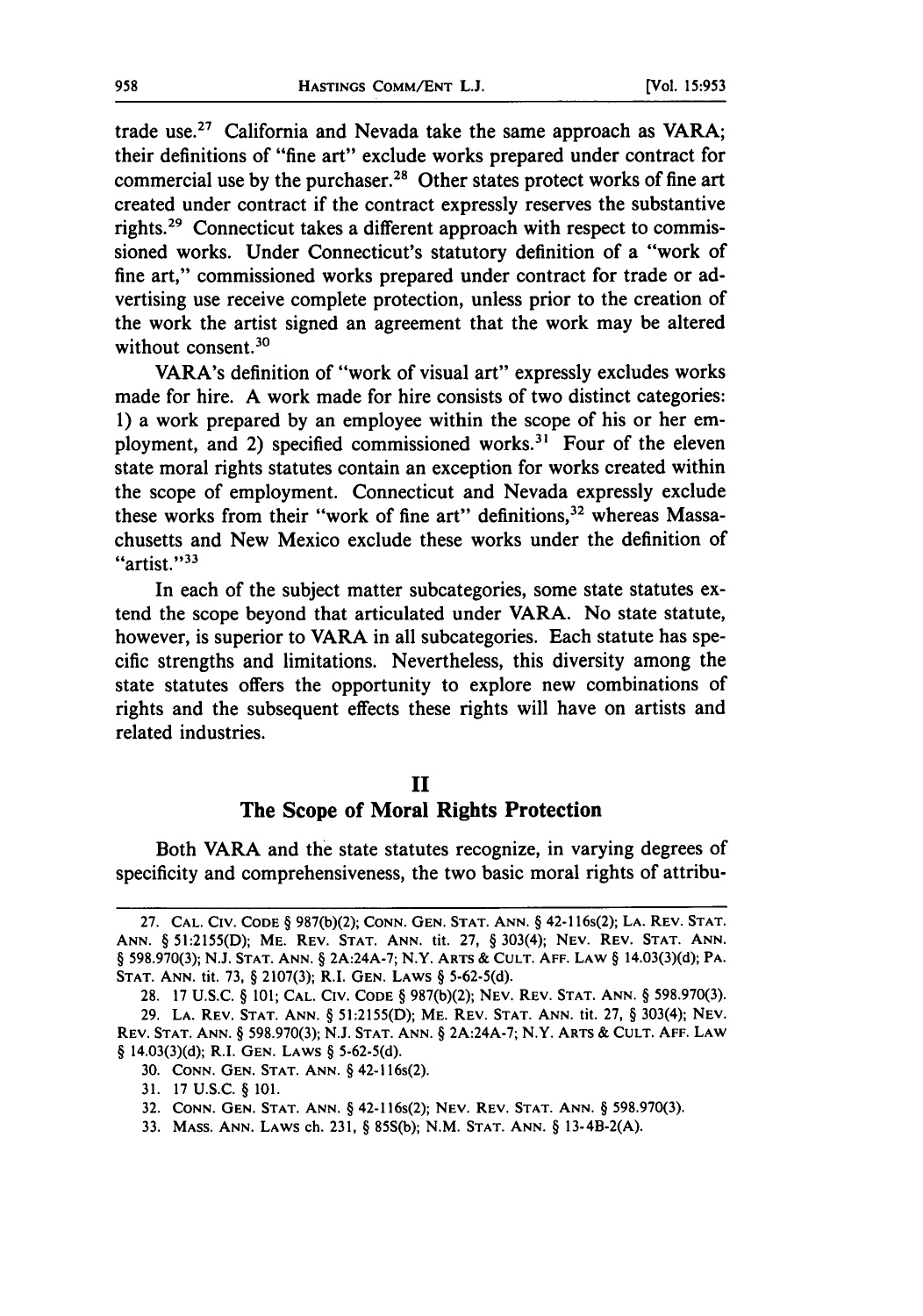tion and respect.<sup>34</sup> The right of attribution is the right of the author to control the association of his or her name with the work. The right of respect is the right of the author to have his or her work treated as a work that embodies the personality of the author and accurately communicates through time the vision and concept of the author. Thus, the right of attribution encompasses more than merely the right to have the author's name associated with the work, and the right of respect encompasses more than the right to ensure the physical integrity of the work. The general right of attribution, for example, encompasses the right either to remain anonymous or to use a pseudonym, and the right of respect encompasses the right to control the fidelity of reproductions. As a whole, the state statutes more completely embody the basic rights of attribution and respect.

In order to obtain a clearer picture of the differences between VARA and the state statutes, it is necessary to break down the basic rights of attribution and integrity into subrights. The right of attribution can be broken down into the following subrights: **(1)** the subright to claim authorship, (2) the subright to disclaim authorship, **(3)** the subright to prevent the use of the author's name in connection with his or her work *(i.e.* the right to prevent attribution), (4) the subright of anonymity, and (5) the subright to use a pseudonym. The right of respect can be broken down into the following subrights: **(1)** the subright against physical acts either done to the work itself or to a reproduction of the work *(i.e.* the right against modification), (2) the subright against destruction, **(3)** the subright against unfaithful reproduction, and (4) the subright against acts-other than physical acts and unfaithful reproductions-that distort the accuracy of the author's communication through the work, such as improper presentation *(i.e.* the right against distortion).

The state statutes provide more comprehensive protection of the right of integrity **by** recognizing the subright against unfaithful reproduction, which is absent in VARA. State statutes also provide broader protection under the subrights embodied in the right of attribution.

#### **A.** The Right of Respect

VARA and all eleven state statutes recognize the subright against modification. 35 Under VARA, however, this subright requires an inten-

<sup>34.</sup> The right of respect is termed the "right of integrity" in both state and federal statutes. These terms are used interchangeably throughout the rest of this article.

**<sup>35. 17</sup> U.S.C.** § 106A(a)(3)(A); **CAL. CIV. CODE** § 987(c); CONN. **GEN. STAT. ANN.** § 42- 116t(a); **LA.** REV. **STAT. ANN.** § 51:2153(1); ME. REV. **STAT. ANN.** tit. 27, § 303(2); **MASS. ANN.** LAWS ch. 231, § 85S(c); NEV. REV. **STAT. ANN.** § 598.974(l); N.J. **STAT. ANN.** § 2A:24A-4; N.M. **STAT. ANN.** § 13-4B-3(A); N.Y. ARTS & **CULT. AFF.** LAW § 14.03(1); PA. **STAT. ANN.** tit. 73, § 2104; R.I. **GEN.** LAWS § 5-62-3.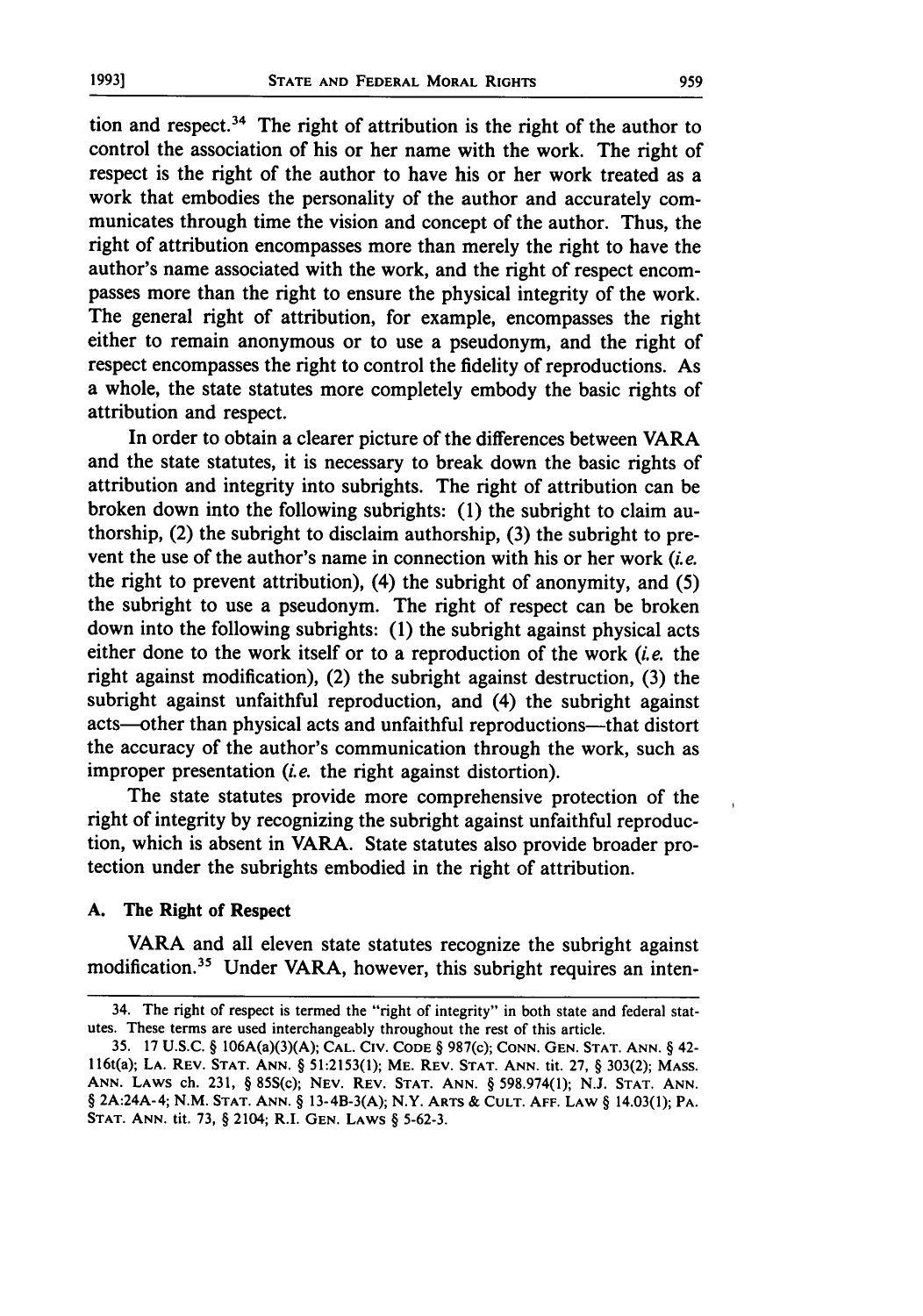tional act as well as prejudice to the author's honor or reputation.36 Under at least two state statutes, the subright against modification is violated by an act of gross negligence.<sup>37</sup> Three other state statutes provide that the subright is violated **by** any physical defacement of the work, whether or not it affects the author's honor or reputation.<sup>38</sup> Some states also extend the subright against modification to reproductions. 39 The subright against modification embodied in VARA, however, is broader than some state statutes, which require that the work be divulged to the public in some manner,<sup>40</sup> that the work be associated with the author,<sup>4</sup> and that damage to the author's reputation be at least likely.<sup>42</sup>

VARA and some state statutes recognize the subright against destruction. In VARA, this subright is restricted to works "of recognized stature," $43$  whereas in the state statutes the restriction applies to works "of recognized quality."<sup>44</sup> Most state statutes, however, do not recognize the subright against destruction. Neither VARA nor the states that recognize the subright against destruction inquire into the effect the destruction may have on the artist's honor or reputation.<sup>45</sup> Arguably, the state statutes recognizing the subright against destruction are broader than VARA because "recognized quality" is more inclusive than "recognized stature."

**39. LA. REV. STAT. ANN.** § **51:2153(2); ME. REV. STAT. ANN. tit. 27,** § **303(2); NEV. REV. STAT. ANN.** § **598.974(1); N.J. STAT. ANN.** § 2A:24A-4; N.Y. **ARTS & CULT. AFF. LAW** § **14.03(1);** R.I. **GEN. LAWS** § **5-62-3.**

40. **LA. REV. STAT. ANN.** § **51:2153; ME. REV. STAT. ANN. tit. 27,** § **303(2); NEV. REV. STAT. ANN.** § **598.974(1); N.J. STAT. ANN.** § **2A:24A-7; N.M. STAT. ANN.** § 13-4B-3(A); N.Y. **ARTS & CULT. AFF. LAW** § 14.03(1); **PA. STAT. ANN. tit. 73,** § **2110;** R.I. **GEN. LAWS** § **5-62-3.**

41. **All** states, except New Mexico, that require public disclosure as a prerequisite for invoking the right of respect also require that the work be associated with the artist. Unlike the other states, New Mexico also grants the artist an express right to claim and receive credit under a pseudonym. *See* **N.M. STAT. ANN.** § 13-4B-3(B). These refinements in the New Mexico statute make a finer distinction between the right of respect and the right of attribution.

42. **LA. REV. STAT. ANN.** § 51:2153; ME. **REV. STAT. ANN.** tit. **27,** § 303(2); **NEV.** REV. **STAT. ANN.** § 598.974(1); **N.J. STAT. ANN.** § 2A:24A-4; N.Y. ARTS **& CULT. AFF. LAW** § 14.03(1).

43. **17** U.S.C. § 106A(a)(3)(B); *see supra* text accompanying note 17.

44. **CAL.** CiV. **CODE** § 987(b)(2); **LA.** REV. **STAT. ANN.** § 51:2152(7); **MASS. ANN. LAWS**

ch. 231, § 85S(b); N.M. STAT. **ANN.** § 13-4B-2(B); PA. **STAT. ANN.** tit. **73,** § 2102.

45. *See* **17** U.S.C. § 106(a)(3)(B); LA. REV. **STAT. ANN.** § 51:2152(4).

**<sup>36. 17</sup> U.S.C.** § 106A(a)(3)(A).

**<sup>37.</sup> MASS. ANN. LAWS** ch. **231,** § 85S(c); **N.M. STAT. ANN.** § 13-4B-3(A).

**<sup>38.</sup> CAL. CIV. CODE** § 987(c)(1); **CONN. GEN. STAT. ANN.** § 42-116t(a); **MASS. ANN. LAWS** ch. **231,** § 85S(c).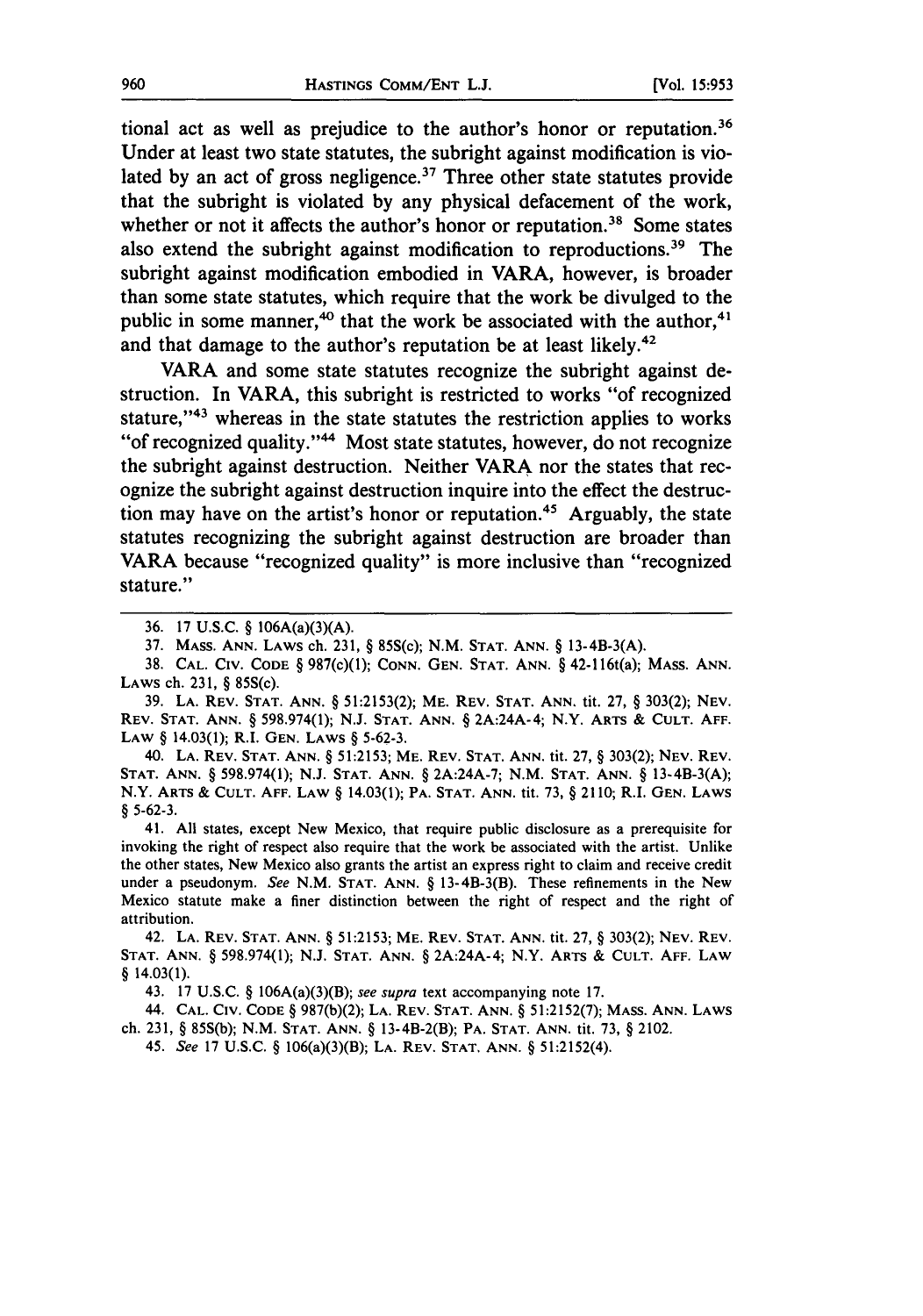Although the subright against unfaithful reproduction is not found in VARA, it is recognized in six states.<sup>46</sup> Those states that provide for a subright against unfaithful reproduction, however, require that the reproduction be divulged to the public in some manner. 47 Five of the six states provide protection only where there is a reasonable likelihood of damage to the artist's reputation.<sup>48</sup>

Arguably, only VARA includes the subright against distortion. The right of integrity uses the word "distort,"<sup>49</sup> and the wording of the public presentation exception to the right implies that grossly negligent public presentation may violate the right of integrity.<sup>50</sup> According to this interpretation, VARA would provide broader protection since none of the state statutes uses the word "distort" and none mentions public presentation.

#### B. The Right of Attribution

VARA and all eleven state statutes recognize the subright to claim authorship, but some states impose a requirement of public divulgation.<sup>5</sup> Nevertheless, both the subright to claim authorship and the subright to disclaim authorship are fundamental subrights within the right of attribution.

It is difficult, however, to compare VARA and the state statutes regarding the subright to disclaim authorship and the subright to prevent attribution. **All** the states except Connecticut provide for the subright to disclaim authorship,<sup>52</sup> while only VARA recognizes the subright to *prevent* attribution.<sup>53</sup> The question is: What is the meaning of "disclaim?" Arguably, "disclaim" means that the author has the option to have his name associated with the work as long as there is an appropriate disclaimer. She may, for example, prefer to have a physically modified

47. *Id.*

48. **LA.** REV. **STAT. ANN. §** 51:2153; ME. REV. STAT. **ANN.** tit. 27, **§** 303(2); NEV. REV. **STAT. ANN. §** 598.974(1); N.J. **STAT. ANN. §** 2A:24A-4; N.Y. **ARTS** & **CULT. AFF.** LAW **§** 14.03(1).

49. 17 U.S.C. **§** 106A(a)(3)(A).

50. Id. **§** 106A(c).

51. **LA.** REV. **STAT.** ANN. **§** 51:2154; ME. **REV. STAT. ANN.** tit. 27, **§** 303(3),(4); **N.J. STAT. ANN. §§** 2A:24A-4, :24A-7; N.Y. ARTS **& CULT. AFF.** LAW **§** 14.03(2), (3)(e); PA. **STAT. ANN.** tit. 73, **§§** 2103, 2110; R.I. **GEN.** LAWS **§** 5-62-3.

52. **CAL. CIV. CODE §** 987(d); **LA.** REV. **STAT. ANN. §** 51:2154(C); ME. REV. **STAT. ANN.** tit. 27, **§** 303(3); **MASS. ANN.** LAWS **ch.** 231, § 85S(d); **NEV.** REV. **STAT. ANN. §** 598.972(2); N.J. **STAT. ANN. § 2A:24A-5;** N.M. **STAT. ANN.** § 13-4B-3(B); N.Y. ARTS & **CULT. AFF.** LAW **§** 14.03(2); PA. **STAT. ANN.** tit. 73, **§** 2103; R.I. **GEN.** LAWS **§** 5-62-4(a).

<sup>46.</sup> **LA. REV. STAT. ANN. §** 51:2153(2); ME. REV. **STAT. ANN.** tit. **27, §** 303(2); **NEV. REV. STAT. ANN. §** 598.974(l); **N.J. STAT. ANN. §** 2A:24A-4; N.Y. **ARTS & CULT. AFF.** LAW **§** 14.03(1); R.I. **GEN.** LAWS **§ 5-62-3.**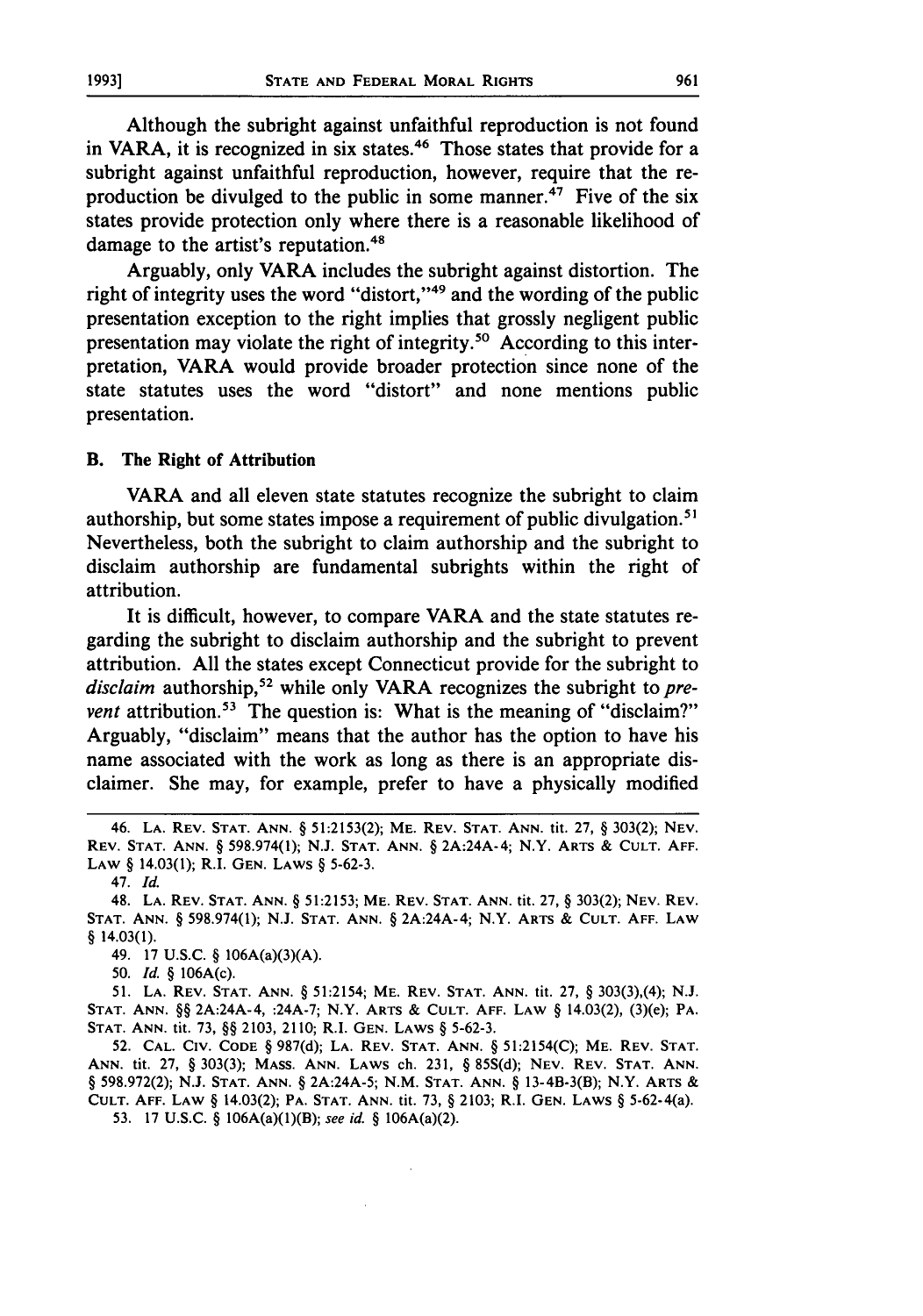painting labeled: **"by** Jane Doe (altered version)." Therefore, the subright to prevent attribution would be more narrow than the subright to disclaim authorship. On the other hand, it could be argued that the subright to prevent attribution allows the author to insist that the work not be attributed to him or her. The question is further complicated by the statutes of some states which declare that the right to prevent attribution *is* the right to disclaim authorship.54

Assuming that the subright to disclaim authorship and the subright to prevent attribution are coextensive, the state statutes provide broader protection because almost all the states permit the exercise of the subright to disclaim for a "just and valid reason."<sup>55</sup> VARA, on the other hand, limits the subright to prevent attribution to two instances: (1) where the author did not create the work, and (2) where the right of integrity has been violated.<sup>56</sup>

VARA provides more protection than the state statutes regarding the subright to remain anonymous and the subright to use a pseudonym. According to House Report 514, these subrights are included in VARA despite the failure of VARA to expressly mention them.<sup>57</sup> There is no indication that any state statute recognizes the subright of anonymity, but Massachusetts and New Mexico expressly recognize the subright to use a pseudonym.<sup>58</sup>

#### **C.** Other Provisions Affecting Moral Rights

VARA and the state statutes may also be compared regarding duration of rights, waiver, works in buildings, joint works, and express exceptions. In the aggregate, the state statutes provide more protection than VARA in these areas.

Unlike the state statutes, VARA expressly limits its moral rights to the life of the author.<sup>59</sup> Five states expressly recognize a "life-plus-fifty" term; 60 the remaining states are silent. It may be argued that, since the

**60. CAL. CIV. CODE** § 987(g)(1); **CONN. GEN. STAT. ANN.** § 42-116t(d)(1); **MASS. ANN. LAWS** ch. **231,** § **85S(g); N.M. STAT. ANN.** § **13-4B-3(E); PA. STAT. ANN. tit. 73,** § **2107(1).**

<sup>54.</sup> **LA.** REV. **STAT. ANN.** § 51:2154(C); ME. REV. **STAT. ANN.** tit. 27, § 303(3).

<sup>55.</sup> **CAL.** CIV. **CODE** § 987(d); **LA.** REV. **STAT.** ANN. § 51:2154(C); ME. REV. **STAT. ANN.** tit. 27, § 303(3); **MASS. ANN.** LAWS ch. 231, § 85S(d); **NEV.** REV. **STAT. ANN.** § 598.972(2); N.J. **STAT. ANN.** § 2A:24A-5; N.M. **STAT. ANN.** § 13-4B-3(B); N.Y. ARTS & **CULT. AFF.** LAW § 14.03(2); **PA. STAT. ANN.** tit. 73, § 2103; R.I. **GEN.** LAWS § 5-62-4(a).

<sup>56. 17</sup> U.S.C. § 106A(a)(1)(B); *see* id. § 106A(a)(2).

<sup>57. &</sup>quot;Proposed section 106A(a)(1) creates a right of attribution that extends not only to the right to be identified as the author of a work, or to prevent use of the author's name when he or she is improperly identified as the author of a work of visual art, but also to the right to publish anonymously or under a pseudonym." H.R. REP. No. 514, *supra* note 16, at 14.

<sup>58.</sup> **MASS. ANN.** LAWS ch. 231, § 85S(d); N.M. **STAT. ANN.** § 13-4B-3(B).

<sup>59. 17</sup> U.S.C. § 106A(d).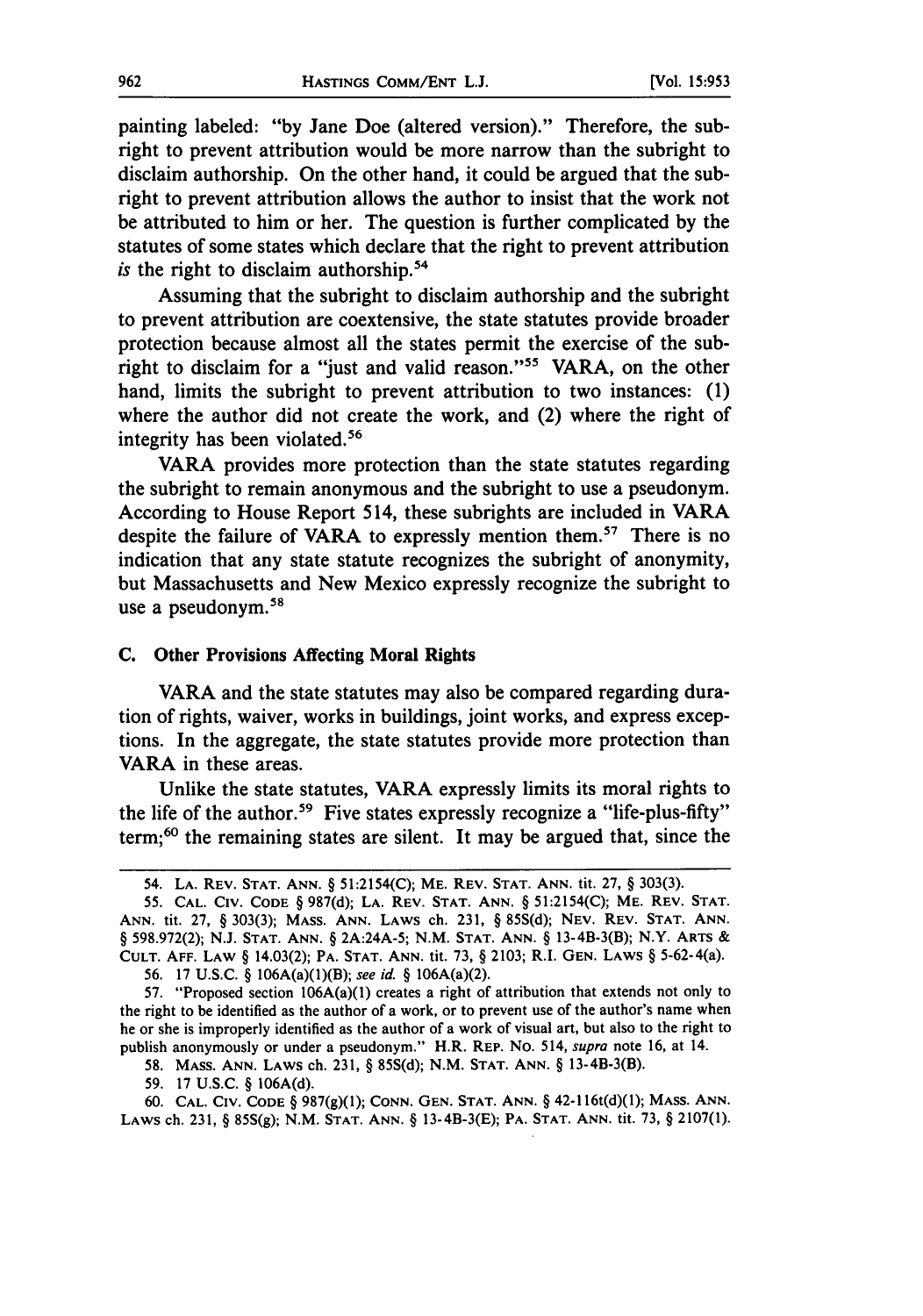states that are silent about duration also require a likelihood of damage to reputation, the moral rights terminate at the author's death.<sup>61</sup>

Under the provisions of VARA, artists may waive their moral rights in a signed writing that specifically identifies the works and uses, even though these rights may not be transferred.<sup>62</sup> Six states also recognize written waivers, but none of these states requires the identification of specific uses.<sup>63</sup> The remaining states are silent about waivers, suggesting that moral rights may be waived.<sup>6</sup>

Additionally, works of art incorporated into buildings receive individualized attention under VARA and the statutes of six states.65 **If** the work of art cannot be removed from a building without substantial physical defacement or alteration, the general rule under VARA and the state statutes is that the artist waives her right of integrity unless she expressly reserves it in a writing signed **by** the owner of the building.66 On the other hand, if the work of art can be removed from the building without substantial harm, the artist retains the right of integrity until the owner makes a good faith attempt to notify the artist of the intended removal and the artist fails to respond in a timely fashion.<sup>67</sup>

VARA also contains express exceptions for the passage of time, the inherent nature of the materials, conservation, and public presentation.<sup>68</sup> Aside from public presentation, these exceptions appear in the state statutes. In addition, express exceptions exist in the state statutes for both the medium of reproduction and framing.<sup>69</sup>

64. In **American law, alienability is presumed.**

65. 17 U.S.C. § 113(d); **CAL. CIv. CODE** § 987(h); **CONN. GEN. STAT. ANN.** § 42-116t(e); **MASS. ANN.** LAWS **ch. 231,** § **85S(h);** N.M. **STAT. ANN.** § 13-4B-3(F), (G); PA. **STAT. ANN.** tit. **73, § 2108.**

**66.** See id.

**67.** Five of the six statutes contain express provisions to this effect. Connecticut, however, is silent on this aspect, possibly indicating an implicit understanding that the artist's right of respect remains inviolate if the work of art can be removed from the building without substantial harm.

**68.** See 17 U.S.C. § 106A(c).

69. For example, the California statute contains an express exception for a person who frames, conserves, or restores a work of fine art. See **CAL. CIv. CODE** § 987(c)(2).

<sup>61.</sup> At common law, for example, the dead cannot be defamed. See **W. PAGE KEETON ET AL., PROSSER AND KEETON ON THE LAW OF TORTS** § **11,** at **778** (5th ed. 1984).

<sup>62.</sup> See **17** U.S.C. § 106A(e).

<sup>63.</sup> **CAL. CIV. CODE** § 987(g)(3); **CONN. GEN. STAT. ANN.** § 42-116t(d)(3); **MASS. ANN.** LAWS **ch. 231,** § **85S(g); NEV.** REV. **STAT. ANN.** § 598.976; N.M. **STAT. ANN.** § 13-4B-3(E); **PA. STAT. ANN.** tit. 73, § 2107(2).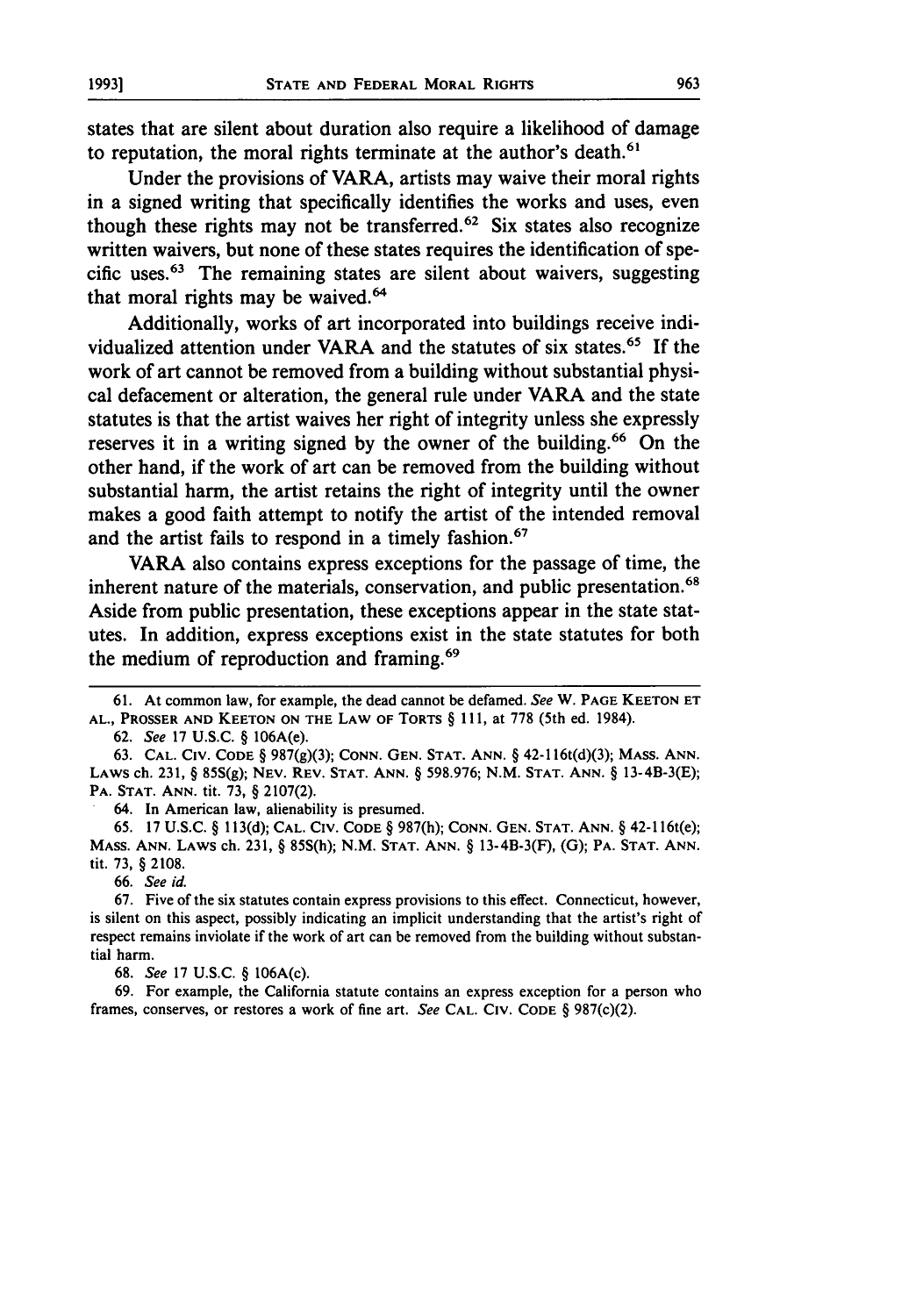## **III** Conclusion

As a whole, the state statutes extend moral rights protection to more kinds of works than VARA. For example, although Massachusetts limits protection to works "of recognized quality," it protects motion pictures-a category of work specifically excluded under VARA.<sup>70</sup> Furthermore, despite the requirements of public disclosure and damage to reputation, several states protect reproductions.<sup>71</sup>

On balance, the scope of moral rights protection is broader in the state statutes than in VARA. For example, in almost all the states the artist may disclaim authorship as long as she has a "just and valid reason," while under VARA the subright to prevent attribution may be exercised only if either the work is not the artist's or the artist's right of respect has been violated. More significantly, several states recognize the subright against unfaithful reproduction.<sup>72</sup>

Clearly, the artist who lives in a state without a moral rights statute is better off because of VARA; however, depending on the work and the right asserted, the artist may get the most protection in one of the eleven states with moral rights statutes. However, the doctrine of preemption may preclude the artist from taking advantage of a state's moral rights statute.

A prior version of VARA stated that state moral rights statutes would not be preempted "except to the extent that such . . . statutes would diminish or prevent" the exercise of federal moral rights.<sup>73</sup> Instead, VARA contains a provision that closely tracks the preemption provision for § 106 rights under the Copyright Act of 1976. There are, however, at least three arguments that support an approach to preemption for moral rights that is more narrow than preemption for § 106 rights. First, the language of the VARA preemption provision is not as broad as the § 106 preemption provision.<sup>74</sup> Second, the VARA preemption provision provides a specific exception for rights "which extend beyond the life of the author."<sup>75</sup> Third, since Congress relied on the state statutes to demonstrate United States compliance with the moral rights provisions of the Berne Convention, it would be absurd for Congress to

<sup>70.</sup> Mass. Gen. Laws Ann. ch. 231, § 85S(b); 17 U.S.C. § 101.

<sup>71.</sup> **LA.** REV. **STAT. ANN.** § **51:2153(2); ME. REV. STAT. ANN.** tit. 27, § 303(2); **NEV. REV. STAT. ANN.** § 598.974(1); N.J. **STAT. ANN.** § 2A:24A-4; N.Y. **ARTS** & **CULT. AFF. LAW** § 14.03(1); R.I. **GEN. LAWS** § 5-62-3.

<sup>72.</sup> *See id.*

**<sup>73.</sup> Version in the** author's personal file.

<sup>74.</sup> For example, the VARA provision does not contain the phrase "within the general scope of copyright." *See* **17** U.S.C. § 301(a).

<sup>75.</sup> *Id.* § **301(f)(2)(C).**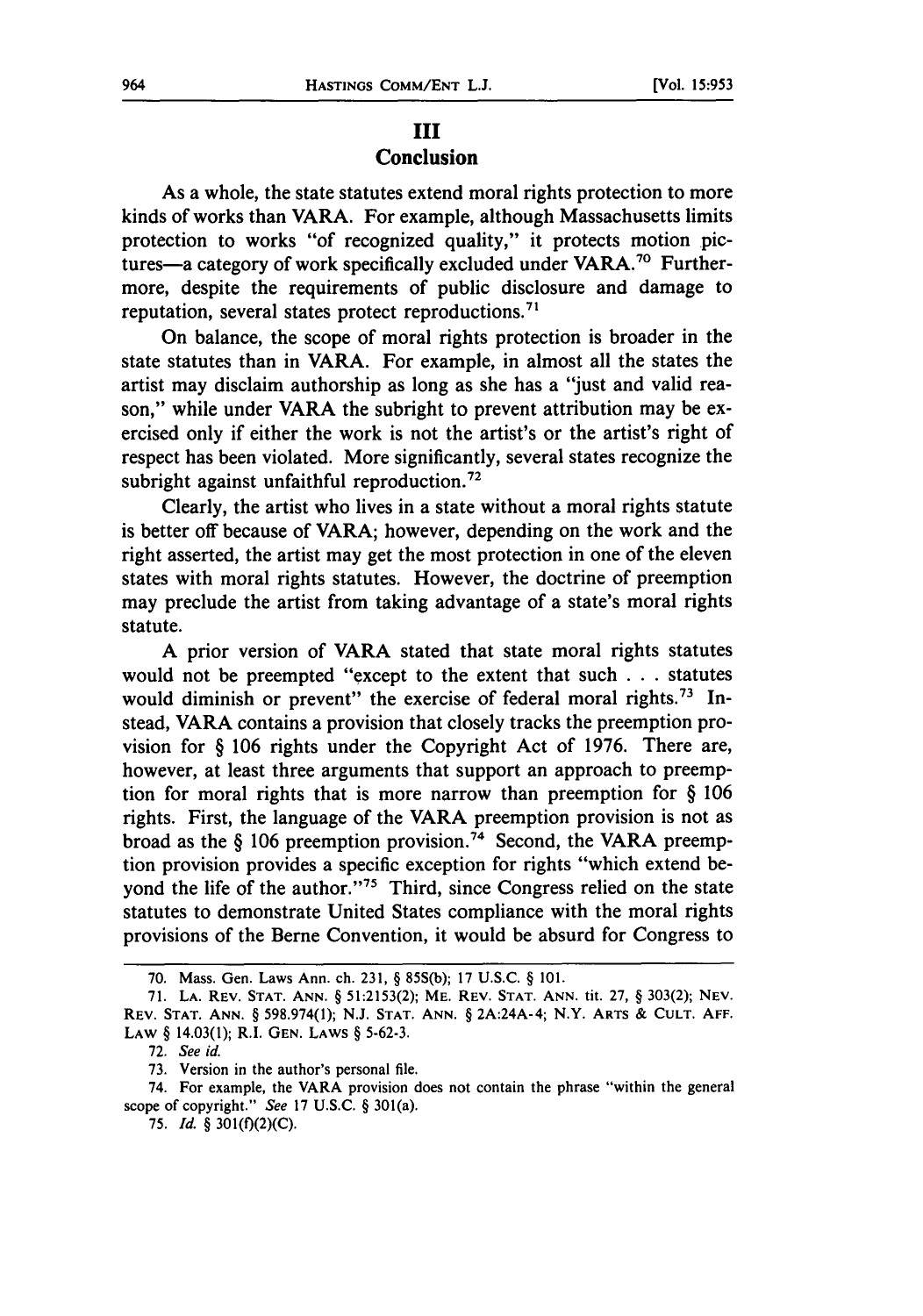pass a federal moral rights statute that weakened the moral rights protection available in the United States.

VARA and the state statutes combined do not produce the kind of moral rights protection envisioned **by** article *6bis* of the Berne Conven**tion.76** Hopefully, courts will not lessen the sum-total of moral rights protection in the United States **by** a draconian preemption analysis.

**<sup>76.</sup>** *See* The **Berne** Convention for the Protection of Literary and Artistic Works, July 24, **1971, art.** *6bis* **(Paris** Revision), *reprinted in* **SAN** RICKETSON, **THE BERNE CONVENTION FOR THE PROTECTION OF LITERARY AND ARTISTIC WORKS** 456 **(1987).**